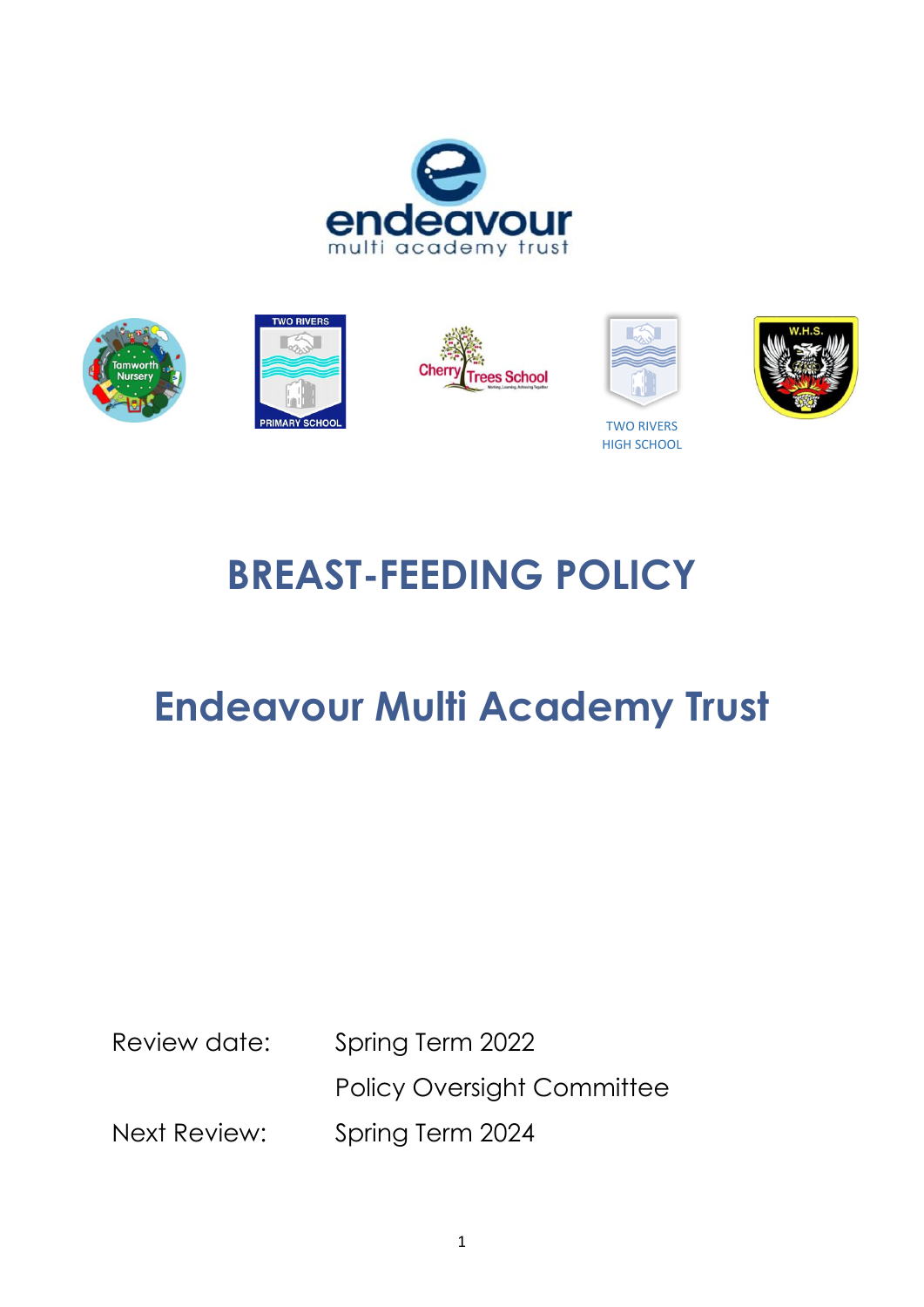## **Introduction**

The promotion of breast-feeding is a priority in the UK. Exclusive breast-feeding for the first six months of life offers major health advantages to mother and babies, so it is important that they are enabled to continue breast-feeding when they return to work.

The World Health Organisation advises that breast-feeding should continue alongside the introduction of solid foods, for up to and beyond the age of two years.

Under the Health and Safety at Work Act 1974 and subsequent legislation, employers have a statutory general duty of care to ensure the health and safety of all employees on an individual basis. This duty of care extends to ensuring that the breast-feeding child does not suffer any adverse effects as a result of their mother's work.

This guidance aims to extend the support offered to mothers so that they can balance their work and home lives and responsibilities.

### **Eligibility**

Employees who are breast-feeding mothers with children under the age of 3.

### **Provisions**

What support can I expect from my manager?

Where practicable, your manager will offer the following support:

- conduct a risk assessment of your work when you return, make adjustments as necessary and keep the assessment under review
- organise appropriate work patterns/hours or paid breaks to ensure the required time is allocated for breast-feeding or expressing breast milk
- find a room where you can express milk which will be:
	- o warm, clean and private (i.e. blinds on windows, lockable)
	- o comfortable furniture
	- o hand-washing facilities (could be near-by)
	- o storage facilities
	- o dedicated refrigerator

As your child grows these arrangements will be reviewed by you and your manager.

## **How to Apply**

#### **What must I do to continue breast-feeding once I have returned to work?**

As stated in the Maternity Leave process you may have already notified your manager that it is your intention to continue breast-feeding once you have returned to work. If not, you must discuss this as soon as is practicable to ensure that the right level of support can be offered on your return to work.

In all cases you should discuss your personal requirements with your manager prior to your return so that breaks, working hours, and accommodation issues can be agreed as appropriate.